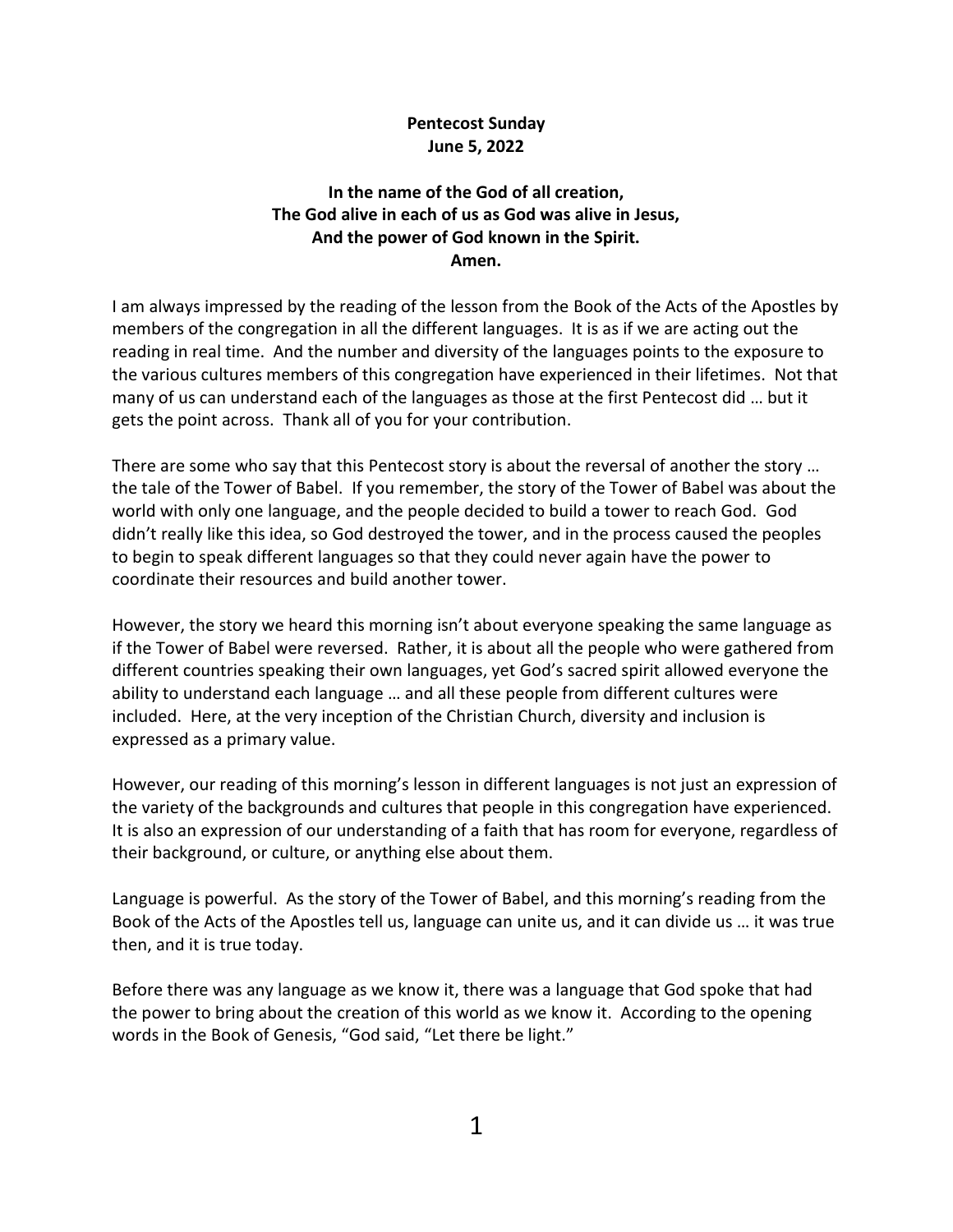Yet, some words mean different things in different languages, and some words mean different things even in the same language. Those same opening verses of the Book of Genesis gives us an example.

*In the beginning, when God created the heavens and the earth, the earth was a formless void and darkness covered the face of the deep, while a WIND from God swept over the face of the waters. Then God said, "Let there be light." …*

*"While a WIND from God … "* The Hebrew word for "wind" is "ruach." However, "ruach" has several meanings in Hebrew. It also means "breath" … and it also means "spirit." So, those verses from Genesis could read, *"while a BREATH from God swept over the face of the waters …"* or *"while a SPIRIT from God swept over the waters …"*

The story in the Book of the Acts of the Apostles this morning is about God's sacred spirit … that we Christians call the Holy Spirit … coming upon those gathered at the Jewish festival of Shavout. Yet the story tells us that it was not a gentle, pastoral spirit, rather there was a "violent" wind, and "divided tongues, as of fire …" God's sacred spirit came upon those gathered as a ferocious storm. God's breath felt hot, like tongues of fire.

So, take a deep breath. Listen to the sound of your breath as you inhale. Hold your breath for a moment, then exhale and listen to that sound. There are those who say those two sounds of inhaling and exhaling are the root of the name of God, "YAHWEH." "YAH" on the inhale … "WEH" on the exhale. Every breath we take is the name of God … and every breath you take is a blessing from God.

As most of you know, Caren and I have just returned from Albuquerque, New Mexico, where our daughter, Jamie lives with her husband, Neal, and three of Jamie's four children … Jax, Marian, and Eldon. Jamie's oldest daughter, Andie, lives with her husband Brian in Seattle. We made the trip to Albuquerque to be with the family and celebrate as Jax graduated from high school.

[Jax was a National Honor Society student, and one of only 30 International Baccalaureate students in the Albuquerque school system. In 2020 he was living with his father in St. Augustine and attending Pedro Menedez High School. During spring break he flew to Tulsa, Oklahoma to spend a week with his mother, Jamie. But then COVID hit. He never returned to St. Augustine. He finished his sophomore year of high school as a virtual Florida student. The family then moved to Albuquerque, and during his junior year, and part of his senior year of high school he was … like all his classmates … a virtual student attending classes by Zoom. It was only in the second half of his senior year that he attended in-person classes at Sandia High School … yet he excelled!]

During our time in Albuquerque the largest wildfire in New Mexico's history was raging in the mountains near of Santa Fe, about 70 to 80 miles northeast of Albuquerque. At times, the wind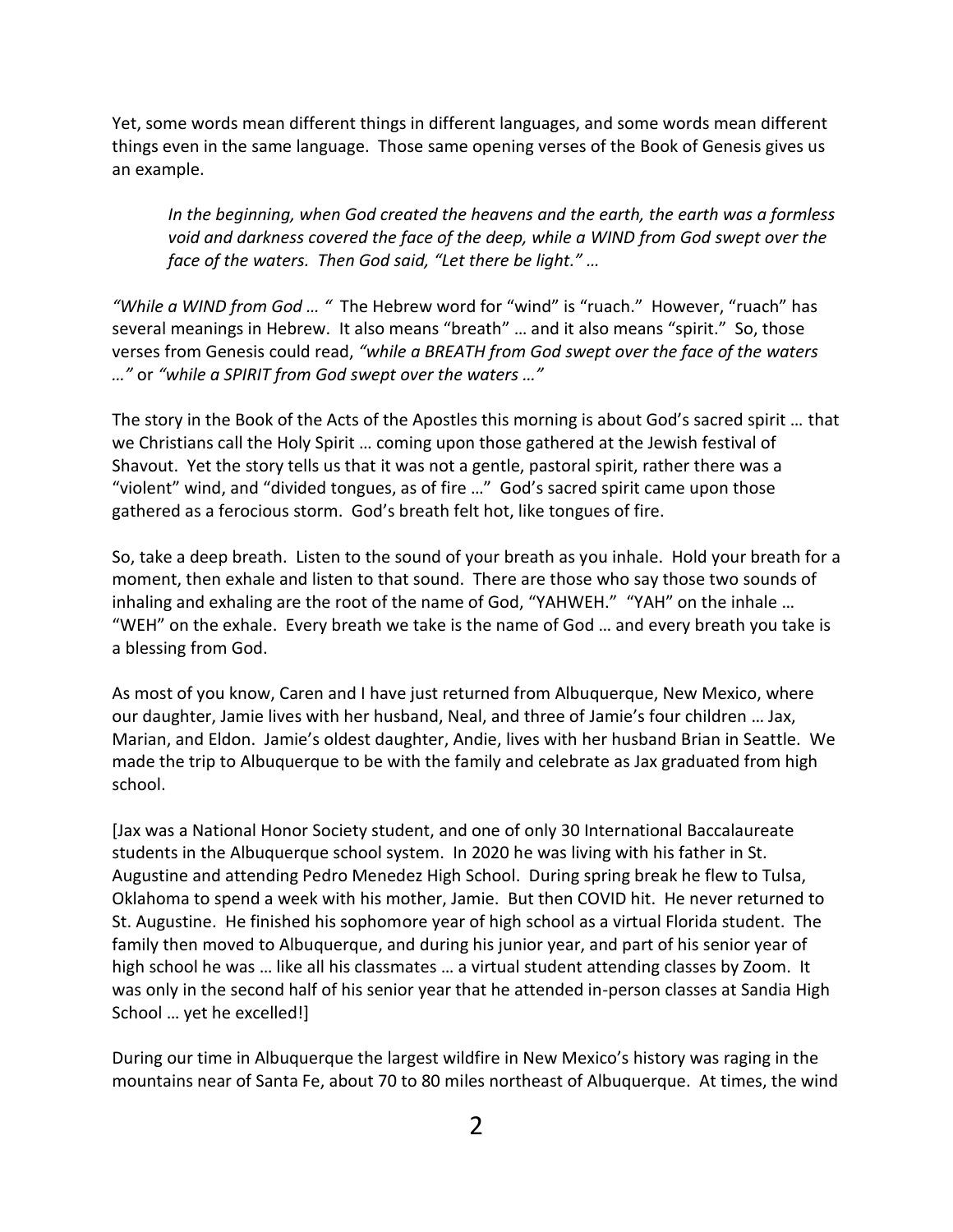would carry the smoke all the way into the city, and the dry, gusty winds … even where we were … were so violent that they caused temporary power outages.

Wind … fire … breath … spirit.

The fires … and the winds … were not the only things moving in New Mexico. With every breath I took, I heard God's name … and I heard God's sacred spirit calling … *"it is time … it is time."*

After much prayerful consideration and long conversations with Caren … and many deep breaths … it is time. After almost fifty years of ordained ministry, and fourteen years as Vicar of St. Cyprian's I will retire at the end of September … my last Sunday will be September 25.

Like many of you, Caren and I are in the last chapter of our lives. When I began my ministry here I was sixty-four years old. I will be seventy-eight later this month. My health has changed over the past decade-plus, and I no longer have the strength and stamina I once had … it is just part of getting older … I think many of you know what I'm talking about.

And I have two grandchildren … Marian, who is eleven, and Eldon, who is ten … that I had never met until last year. I had never met them partly because I had not taken the time away from this parish ministry to visit them … and partly because I had stubbornly held a grudge that was my own doing. With only a few years left to live, I don't have time for grudges … and I have to use what time I have left for the relationships that matter most to me. Those relationships … with Caren who has been as much a part of the ministry here as I have … time with our children scattered across this country … and time with all our grandchildren … in Albuquerque, Chicago, and Seattle. When Caren and I leave St. Augustine we will move to Albuquerque … at least for the next few years.

When I first came to St. Augustine to visit daughter Jamie and her family who lived down the street (in the house that John Wooldridge and Melissa Southwell now live), Caren and I would walk by St. Cyprian's. She once said to me, "That would make a good gig in retirement," and I rolled my eyes. In fact, it has been a good gig for me … the best of my career. God's sacred spirit led me to St. Cyprian's. The congregation was decimated and demoralized after the schism in 2006. Caren and I had tools in our toolbox to offer a path forward. Together, with the small congregation at the time, God's sacred spirit led us out of the wilderness and into new territory.

I give thanks to all the people of St. Cyprian's … those who were here fourteen years ago … and those who are here today for the first time … for giving me the opportunity to have a ministry like the one I always dreamed ministry could be.

I have never know a more generous community. You have been generous with your financial resources to support the various ways in which we have shared God's love for the world in this